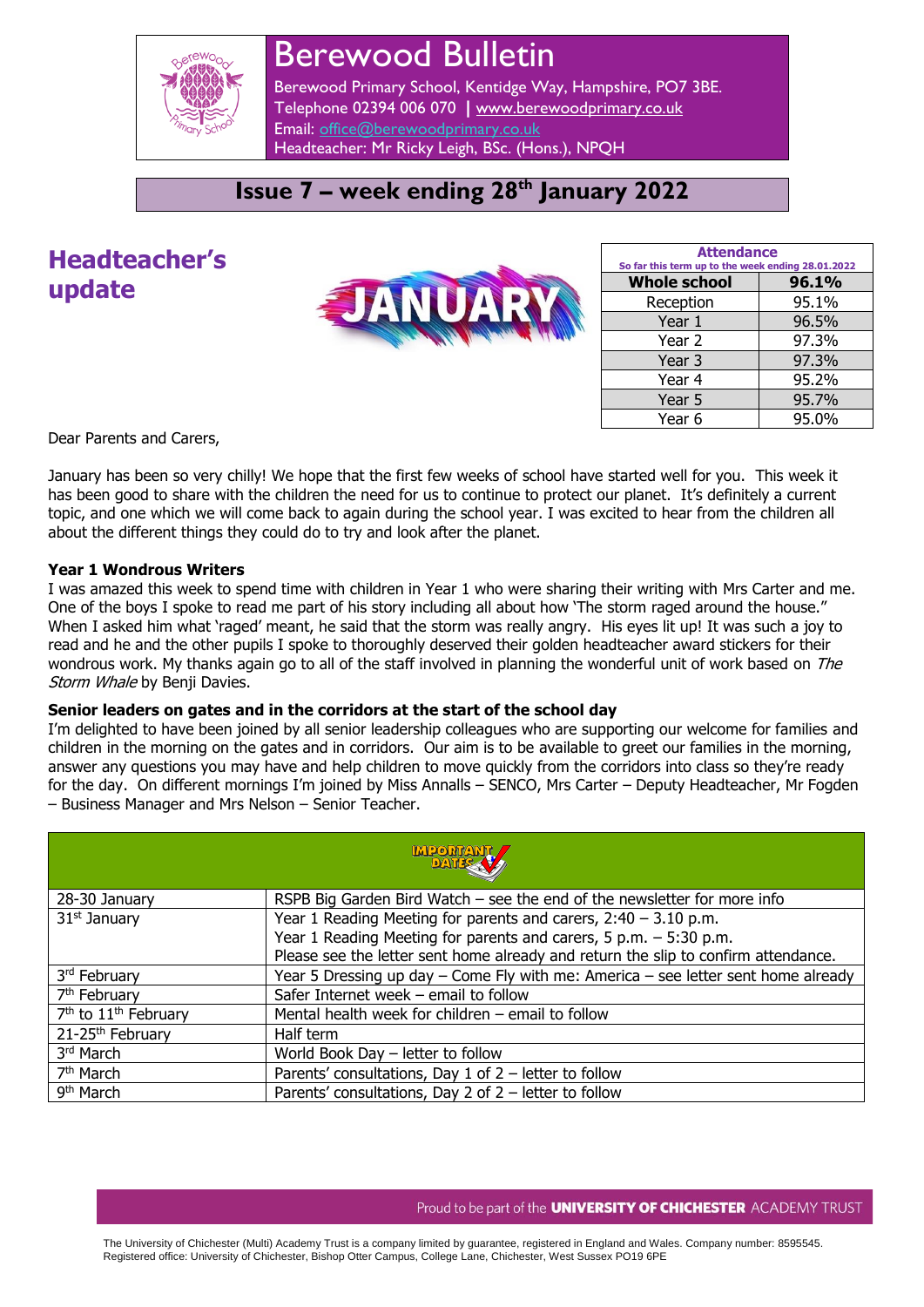#### **Removal of plan B measures – what it means for face coverings at Berewood**

27<sup>th</sup> January saw the removal of Plan B measures by the government across the country including the removal of the requirement to wear face coverings. We want to get back to normal as soon as possible but in a measured and sensible way for our staff, pupils and families.

Public health guidance continues to advise using face coverings in "crowded and enclosed spaces". We believe this is Berewood at pick up and drop off and inside the main corridors and lobby.

To make things easy we have included a simple table of what to do at Berewood:

| <b>Situation</b>                                                                                                    | <b>School instruction</b>                                                                                                                                                                            |
|---------------------------------------------------------------------------------------------------------------------|------------------------------------------------------------------------------------------------------------------------------------------------------------------------------------------------------|
| Drop off and pick up, if outside of classrooms<br>and well away (over 2 metres / 6 foot) from the<br>classroom door | Do not congregate too close together<br>٠<br>Wearing a face covering is still strongly<br>recommended for parents and carers                                                                         |
| Approaching the classroom door to speak to a<br>member of staff                                                     | Keep a safe distance if possible<br>Still need to wear a face covering* to approach<br>a member of staff on the door                                                                                 |
| Visiting the school office or attending an<br>appointment in school                                                 | All visitors and staff <b>MUST</b> wear a face<br>$\bullet$<br>covering* in all communal areas, when<br>travelling around the school site in corridors<br>and in the main lobby. (Trust requirement) |
| sunflower<br>lanyard scheme <sup>®</sup><br>required or strongly recommended at Berewood.                           | *We understand that not all disabilities may be visible. We warmly welcome the<br>wearing of a sunflower or exemption lanyard at those times when a face covering is                                 |
|                                                                                                                     | Many thanks for helping to keep us all safe. Please do get in touch if you have any questions.                                                                                                       |

#### **COVID-19 update**

We have returned to many changes in terms of isolation periods and I am with you if at times it feels quite confusing. It can be. Do keep a close eye out on what the government is confirming for those people testing positive for covid-19 and their contacts. It changed again from Monday 17<sup>th</sup> January with main isolation periods coming down again from 7 days to 5 days **but always backed up with a negative lateral flow test on day 5 and again on day 6 (24 hrs apart) which is required BEFORE people return to school or work.**

Even at Berewood we're not immune from the effects of the Omicron variant. The virus is all around us in the community and the country at large. This does mean that at times members of teaching staff may not be able to be in work because they themselves are isolating or they are supporting younger members of their families who have to isolate. Please bear with us and we ask for your understanding when this happens as it is often at short notice without the chance to email you regarding this. We're continuing to ensure that children wash their hands on a regular basis, spend time outside and that classrooms continue to be ventilated as much as possible to ensure that we can keep classes open.

#### **What can you do?**

- Keep your child at home if they are showing symptoms, do a test and check it's negative **before** sending them to school!
- Make sure they wash their hands after being outside, on their return home from school and at other times if they have met up with others or been out in a public place.

#### **Follow government advice and guidance**

The government continues to say:

Do not send your child to their nursery, childminder, school, college or to an entry test for a selective school if:

- they are showing one or more [coronavirus \(COVID-19\) symptoms](https://www.nhs.uk/conditions/coronavirus-covid-19/symptoms/)
- they have had a positive test result
- there are other reasons requiring them to stay at home, for example, they are [required to quarantine](https://www.gov.uk/uk-border-control)

You should follow public health advice on [when to self-isolate and what to do.](https://www.nhs.uk/conditions/coronavirus-covid-19/self-isolation-and-treatment/when-to-self-isolate-and-what-to-do/)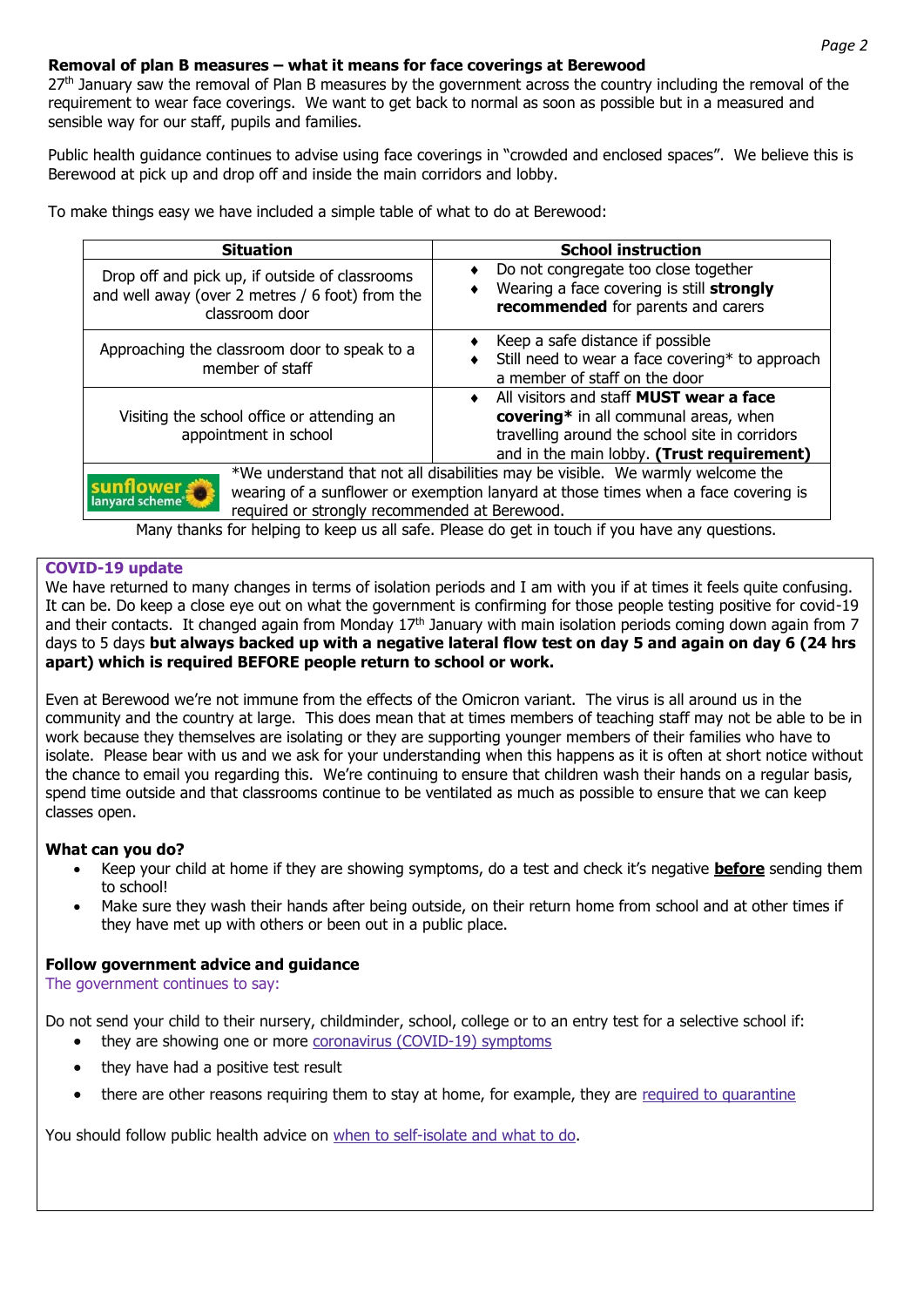| <b>PTA Update</b> |  |
|-------------------|--|
|-------------------|--|

#### **fundraisin PTA** schools

Dear Parents and Carers,

We hope you have had a good first couple of weeks. We held our first meeting on Monday 17th January to discuss Events for the 2022 Calendar. Thank you to those who joined us. We are now working through some of the amazing ideas and will put a plan together for the year.

Please also remember to re-submit your Consent to Share form sent out from the office on Dec 17th. We require a completed form from every member of our Facebook Page. Those that we do not hold this information for will unfortunately have to be removed from the group. So please take a moment to click on the [link,](https://forms.office.com/r/6iuHG1gTsX) it only takes a minute to complete. The deadline for the forms to be completed by is January 31st.

Finally thank you for your continued support, it means together we can support both the children and the school by providing them with their Outside Stage Area.

Best wishes, The PTA Committee

### **RSPB Big Garden Bird Watch**



You may have seen on TV and the internet that the annual Royal Society for the Protection of Birds' (RSPB) **Big Garden Bird Watch** is nearly here. You can sign up for free for your family and get more information here:

<https://www.rspb.org.uk/get-involved/activities/birdwatch/?from=Homepage>

The RSPB says: "Be wowed by your local wildlife. Big Garden Birdwatch is for everyone, whether you're a complete beginner or a birding expert. Simply count the birds you see in your garden, from your balcony or in your local park for one hour between 28 and 30 January 2022."

Even if you don't have a garden you can still take part – they suggest watching from your balcony or at the local park. Keep your eyes peeled!

# **Keep your child safe online**

It is important to have regular conversations about staying safe online and to encourage children to speak to you if they come across something worrying online.



Talk to your child about the importance of creating a safe online environment, including keeping any log-in details and passwords safe.

These resources will support you to talk to your child about a range of online safety issues, set up home filtering in a child-friendly way and set up age-appropriate parental controls on digital devices:

- [Thinkuknow](https://www.thinkuknow.co.uk/) by the National Crime Agency Child Exploitation and Online Protection command (NCA-CEOP) resources for parents and carers and children of all ages to help keep children safe online
- [Childnet](https://www.childnet.com/) has developed [guidance for parents and carers](https://www.childnet.com/parents-and-carers/have-a-conversation) to begin a conversation about online safety, as well as [guidance on keeping under-fives safe online](https://www.childnet.com/parents-and-carers/hot-topics/keeping-young-children-safe-online)
- [Parent Info](https://parentinfo.org/) is a collaboration between Parent Zone and NCA-CEOP support and guidance for parents and carers related to the digital world from leading experts and organisations
- National Society for the Prevention of Cruelty to Children (NSPCC) [guidance for parents and carers](https://www.nspcc.org.uk/keeping-children-safe/online-safety) to help keep children safe online
- [UK Safer Internet Centre](https://www.saferinternet.org.uk/advice-centre/parents-and-carers) tips and advice for parents and carers to keep children safe online you can also [report any harmful content found online through the UK Safer Internet Centre](https://reportharmfulcontent.com/)
- [Inclusive Digital Safety Hub](https://www.internetmatters.org/inclusive-digital-safety/) and [Online Safety Hub,](https://www.internetmatters.org/connecting-safely-online/) created by South West Grid for Learning in partnership with Internet Matters - support and tailored advice for young people with additional learning needs and their parents or carers
- [Parents' Guide to Age Ratings](https://indd.adobe.com/view/edb6c04a-b984-4cd4-ab93-79ea28ac8298) explains how the British Board of Film Classification rates content, and gives parents advice on choosing online content well